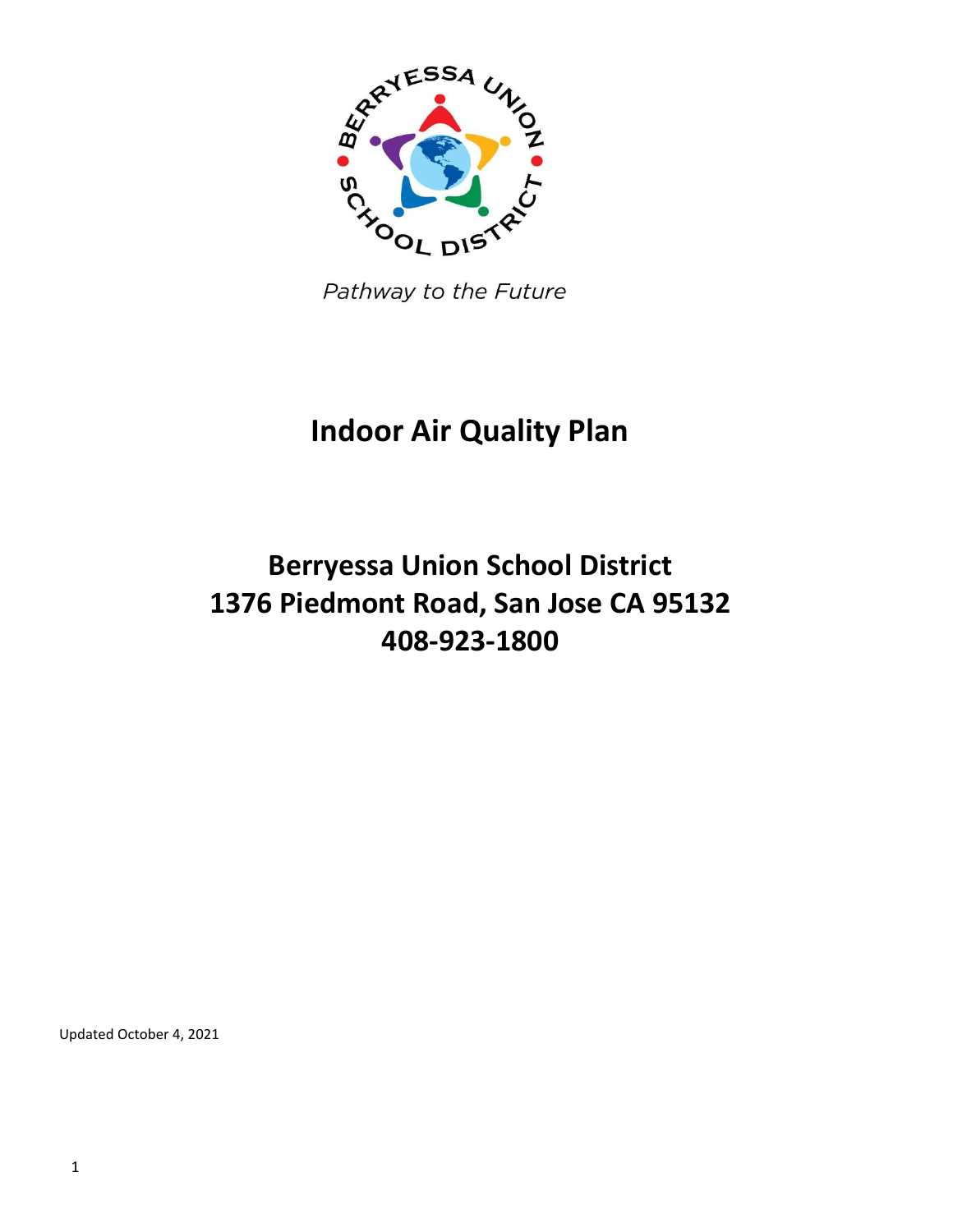## **TABLE OF CONTENTS**

| Introduction                                                   | Page 3   |
|----------------------------------------------------------------|----------|
| Identification/Action/Contacts                                 | Page 3   |
| <b>Corrective Action</b>                                       | Page 3-4 |
| General Information regarding Indoor Air Quality Investigation | Page 4   |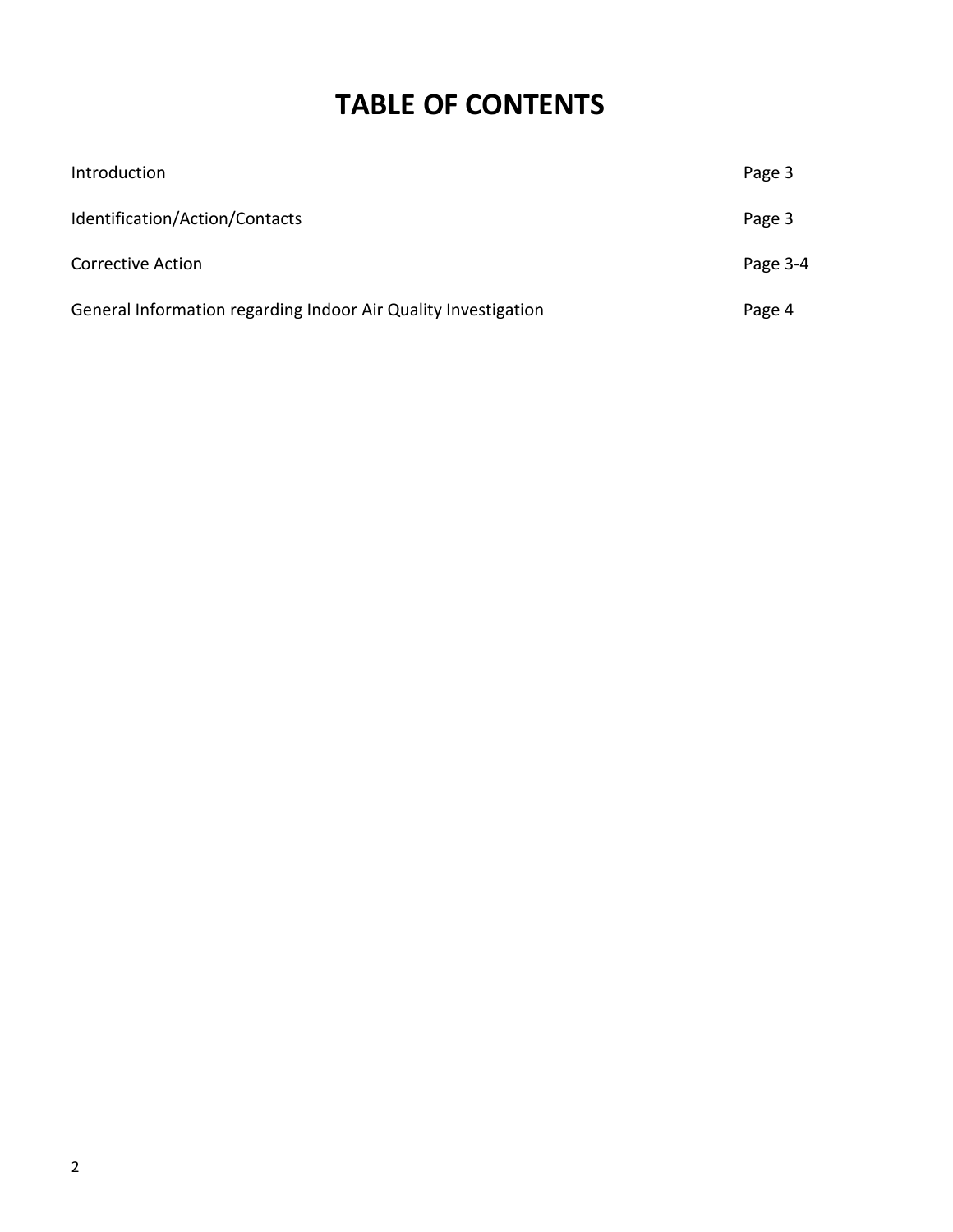### **Introduction**

The indoor air quality action procedure establishes a standard operating procedure with respect to safety and environment precautions for Berryessa Union School District. We believe that safety and health must be an integral part of every task and must be given the highest priority.

#### **Identification, Action and Contacts**

Each identified unsafe or unhealthful condition; procedure or work practice will be addressed in a timely manner. The Director of MOT, Dan Norris, shall determine the appropriate corrective action to abate, eliminate or correct identified condition.

The employee will:

 Report any air quality concerns in a timely fashion to the Maintenance Supervisor or to the Director of MOT

The District will:

- Investigate all complaints to determine the underlying causes of the incident. Conduct a thorough inspection of immediate and surrounding areas to verify the underlying causes. Proceed with corrective action to prevent recurrence.
- Assure adequate follow up of all improvement ideas of improvement ideas brought to their attention.
- Request technical and medical support for appropriate companies when needed to evaluate the incident in the workplace.
- Communicate health and safety issues to employees through written communications including, but not limited to, the results form inspection and follow up procedures.

Contacts: Berryessa Union School District (Corporation Yard) 945 Piedmont Road San Jose, CA 95132

IPM Coordination: Dan Norris (408) 923-1898 [Dnorris@busd.net](mailto:Dnorris@busd.net)

#### **Corrective Action**

When M&O received an Indoor Air Quality Concern or Complaint, the following corrective action will be taken:

- 1. M&O personnel will respond to any ay concerns or complaints
- 2. M&O personnel will review associated HVAC unit(s) if in question. M&O will check for optimal operation, the ability of the system to properly complete air exchanges, look for any closed or